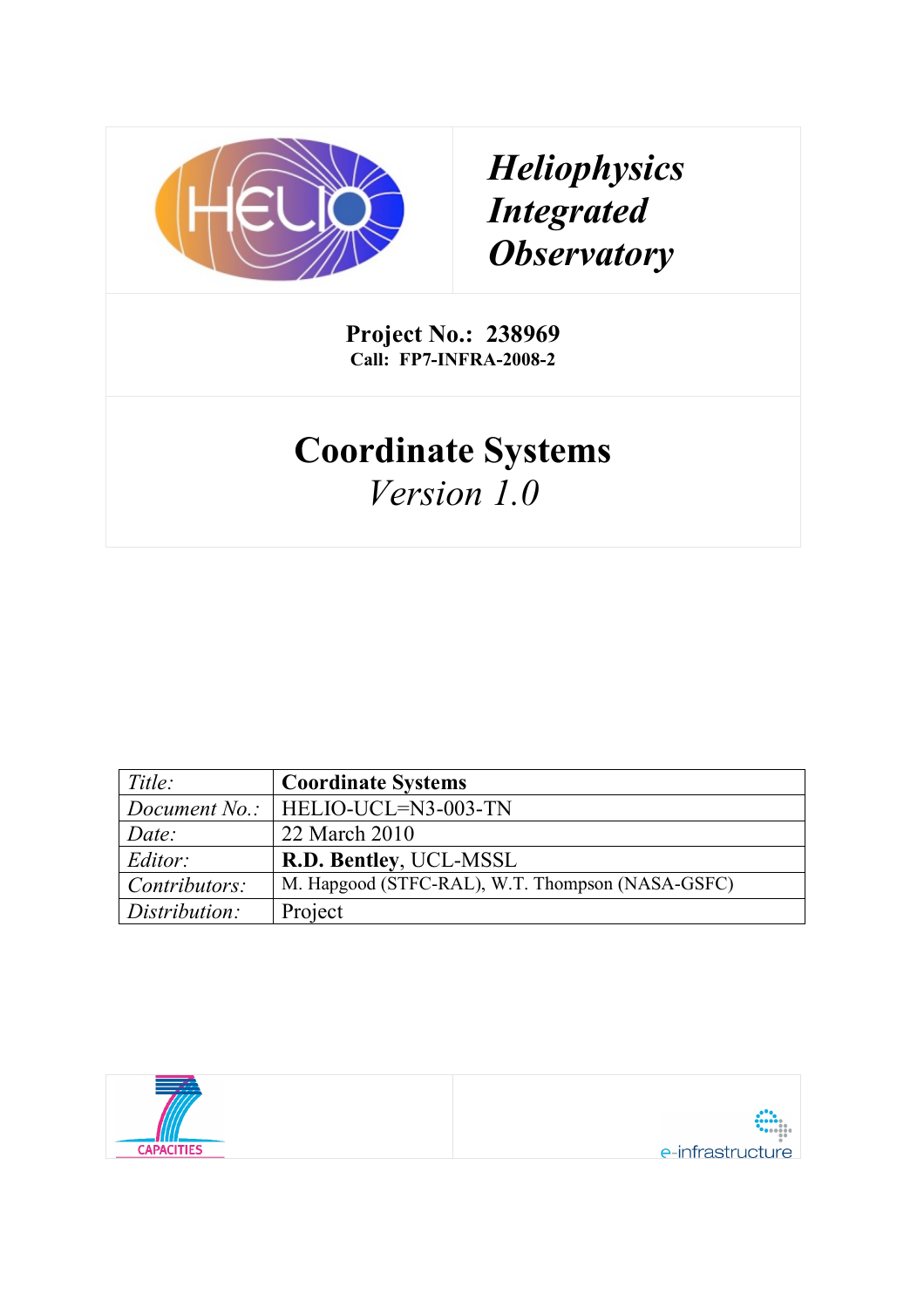#### HELIO Coordinate Systems *Version 1.0*

### Revision History

| <b>Version</b> | <b>Date</b> | <b>Released by</b> | <b>Detail</b>                       |
|----------------|-------------|--------------------|-------------------------------------|
| Draft          | 2010-02-16  | R.D. Bentley       | First cut of how HELIO should       |
|                |             |                    | handle coordinates                  |
| 0.1            | 2010-03-01  | R.D. Bentley       | Revised following comments from     |
|                |             |                    | Hapgood and Thompson                |
| 1.0            | 2010-03-22  | R.D. Bentley       | Rewrote the introduction. Revisions |
|                |             |                    | following comments from Hapgood     |
|                |             |                    | and King                            |
|                |             |                    |                                     |

Note: This document will continue to undergo revisions during the implementation phase of HELIO to incorporate changes and improvements.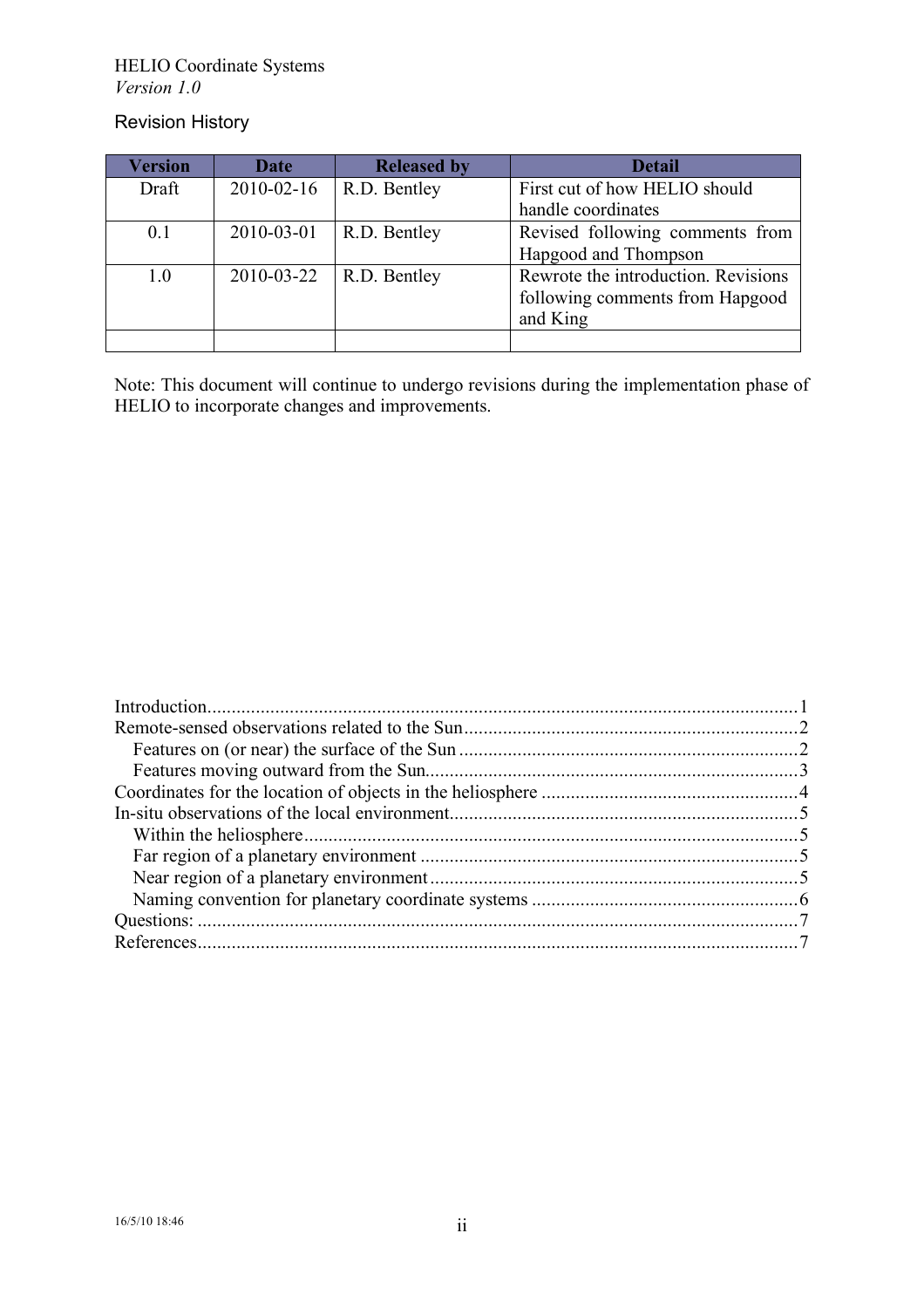# **Introduction**

In the HELIO project we need to facilitate the interpretation a variety of data and models in order to be able to understand how the Sun affects the Solar System. This means that we need to have a coherent way of relating a number of quantities from several different communities. While this is the subject of the effort related to the HELIO Data Model<sup>1</sup> and the Semantic VO (WP JRA1), spatial coordinates are sufficiently complex that we need to look at them separately – this is the purpose of this document.

The observations are from communities that have worked independently and not necessarily in an interoperable way. In addition, within each community, the analysis of observations by different researchers has resulted in the definition of similar (but not quite the same) coordinate systems. For HELIO we need to decide which of the many options we should use in each part of the system: i) to be able to track and model things moving through the solar system; ii) to be able to interpret remote-sensed and in-situ observations so that they can be used as boundary conditions in models, etc.

This is important for the specification of the Coordinate Transformation Service (CTS; see the HELIO Concepts Document). In addition, it will allow us to unambiguously identify the meaning of spatial coordinates in various event and features tables hosted by or maintained by HELIO. This is particularly necessary when we are distributing information in the form of a **VOTable<sup>2</sup>** where the definition of the FIELDs need to be appropriately annotated so that the file can be used in other parts of the system (and by other users) without confusion – see HELIO Data Model.

We must therefore decide on coordinate systems:

- 1. To describe the location of solar features (and events) based on remote-sensed observations, as seen from a number of vantage points
	- Features on or near the solar surface
	- Features moving outwards from (but close to) the Sun

The remote-sensed observations comprise images at various wavelengths taken from Earth or near the Sun-Earth line (including spacecraft in Earth orbit and at L1), and from more remote missions (like STEREO and Solar Orbiter). There are many types of general solar imagers; more specialized instruments are used to study features moving way from the solar surface include coronagraphs (on Earth and missions like SOHO, STEREO, etc.) and heliospheric imagers (HI on STEREO, SWAN on SOHO, and SMEI).

- 2. To describe the location of various objects in the heliosphere:
	- The planets in orbit around the Sun and numerous spacecraft moving in well-defined trajectories
	- Phenomena propagating through the heliosphere e.g. CMEs
- 3. To identify the location where in-situ observations were made (and their relation to relevant bodies)

 $<sup>1</sup>$  Document in preparation</sup>

<sup>&</sup>lt;sup>2</sup> The VOTable format, defined by the IVOA, is used to transfer information between different parts of the HELIO system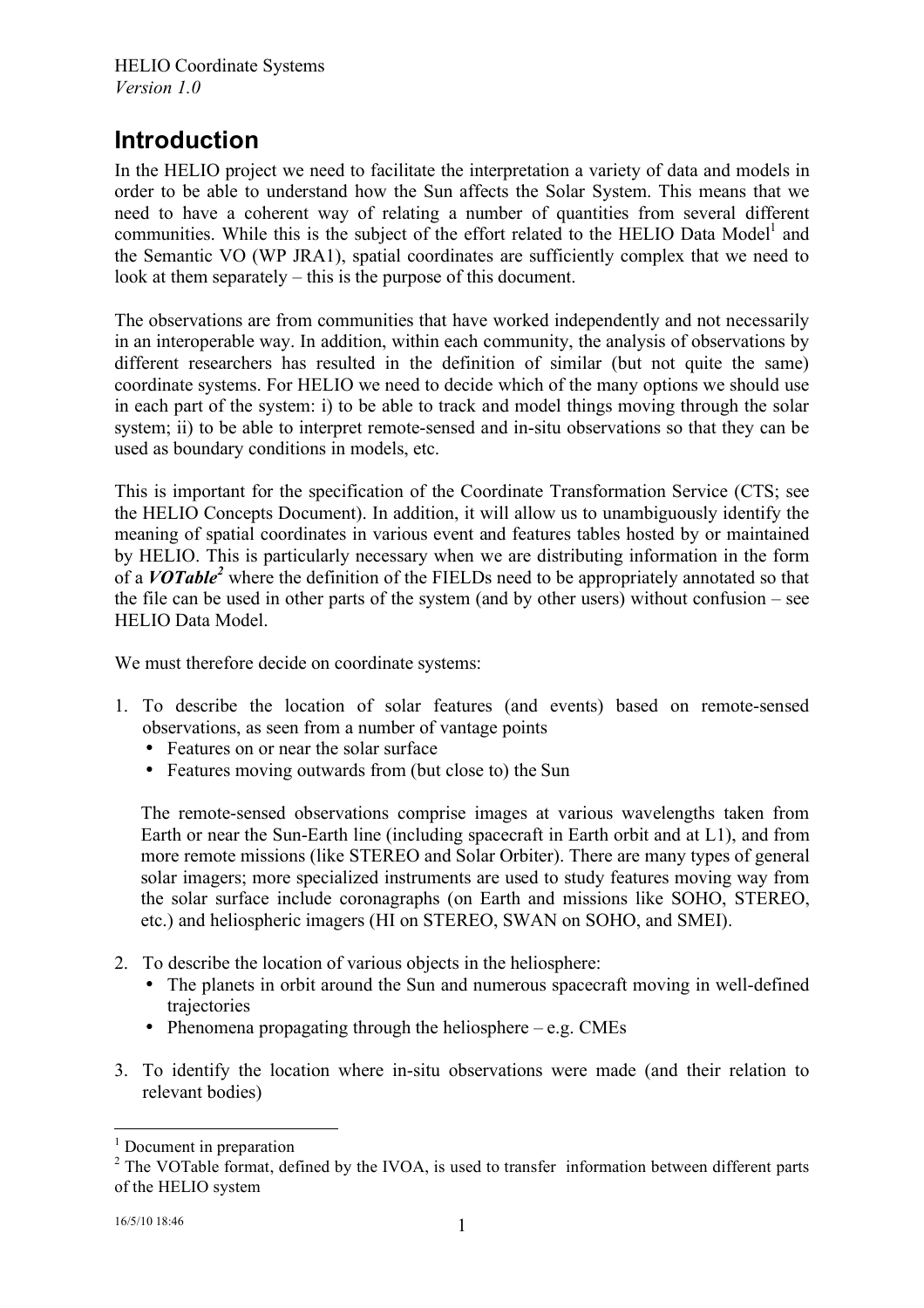- On spacecraft moving within the heliosphere
- In the environs of various planets

We will look at these in turn in the following sections.

## **Remote-sensed observations related to the Sun**

### *Features on (or near) the surface of the Sun*

We need to be able to study the relationship between features and events on or near the surface of the Sun made at different times and from various vantage points. It is therefore essential that we choose a coordinate system in which their locations are related<sup>3</sup> to the *rotating* solar sphere.

We therefore propose to use the *Heliographic Coordinates* (HGC<sup>4</sup>) system (Franz and Harper, 2002). In this system, the heliographic latitude is measured from the solar equator positive towards North and the heliographic longitude is defined westward (i.e. in the direction of planetary motion) from the solar prime meridian which passed through the ascending node on the ecliptic of date on 1854 Jan 1, noon (JD 239 8220.0).



Figure 1 Heliographic Coordinates appear the same as Stonyhurst Heliographic Coordinates but are defined with respect to a reference longitude (Thompson, 2006a).

Because of the angular separation of the STEREO spacecraft from the Sun-Earth line, the imagers are seeing around the solar limb (from an Earth-based perspective). Heliographic Coordinates allow us to combine and compare these observations but it is important that we

<sup>&</sup>lt;sup>3</sup> The Stonyhurst Heliographic coordinate system is often used to define features on the Sun, as seen from Earth; this system has the same latitude as the HGC system, but the longitude is defined with respect to the sub-Earth point. Some instruments, e.g. RHESSI, define the location of flares in helioprojective Cartesian coordinates; these take no account of the curve of the solar sphere or the tilt cause by the inclination of the ecliptic to the Sun's axis of rotation. If observations are to be compared, they need to be converted to Heliographic Coordinates. <sup>4</sup> The HCG coordinate system is identical to the Carrington Heliographic coordinate system

described in Thompson 2006a.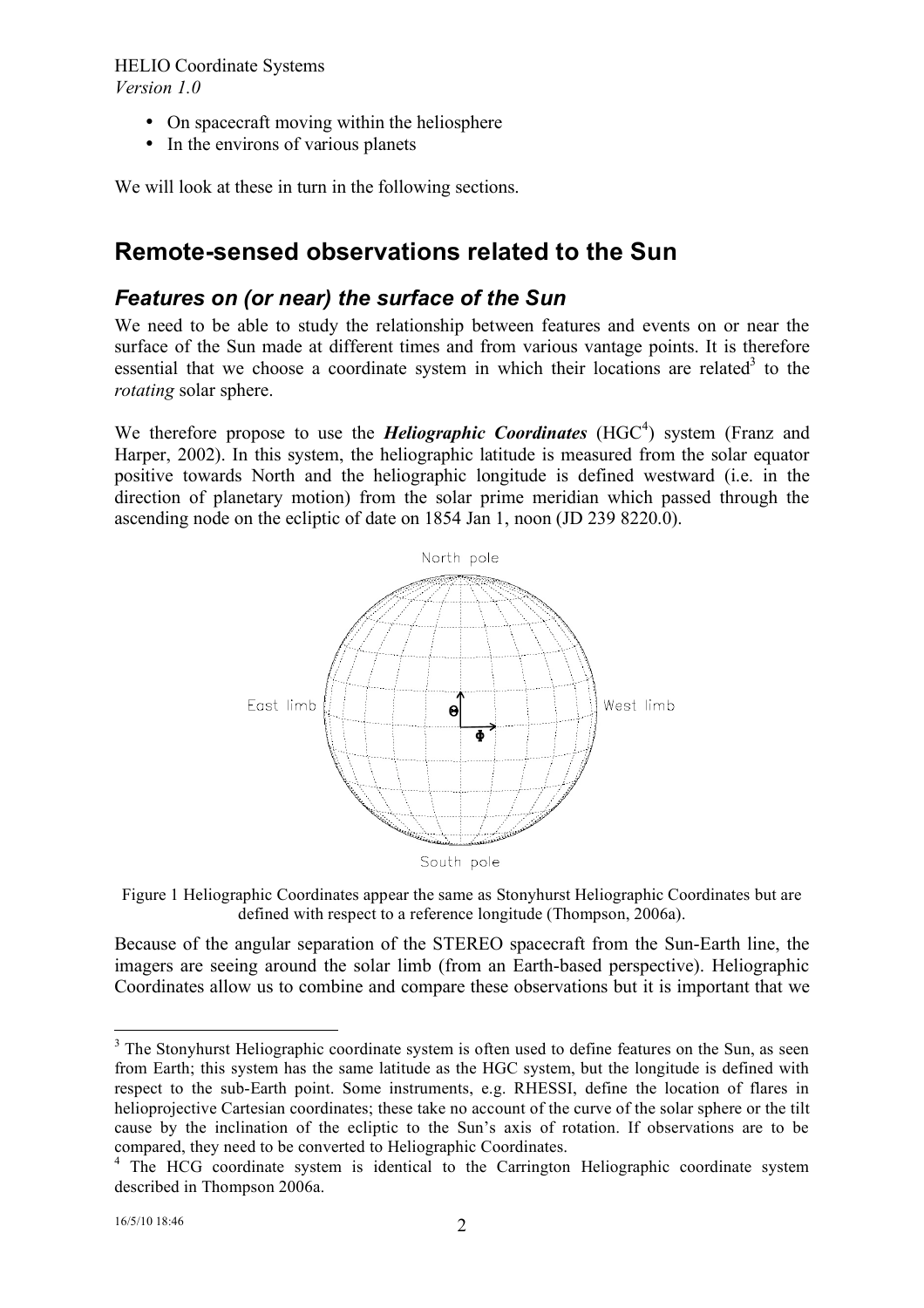know the longitude of the sub-observatory point to know whether events or features seen by one observatory should or should not be visible from another.

## *Features moving outward from the Sun*

Features observed by remote-sensed imaging systems, while the structures they represent are relatively close to the Sun, should be described in terms of *helioprojective-radial coordinates* (Thompson, 2006a).

However, since observatories away from the Sun-Earth line – such as STEREO, and in future Solar Orbiter – see a very different projected plane-of-sky image, it is important that the heliographic longitude and latitude of the sub-observatory point, as well as the heliocentric distance, are known for each image (and easily accessible).



Figure 2 Helio-projective radial coordinates (Thompson, 2006a).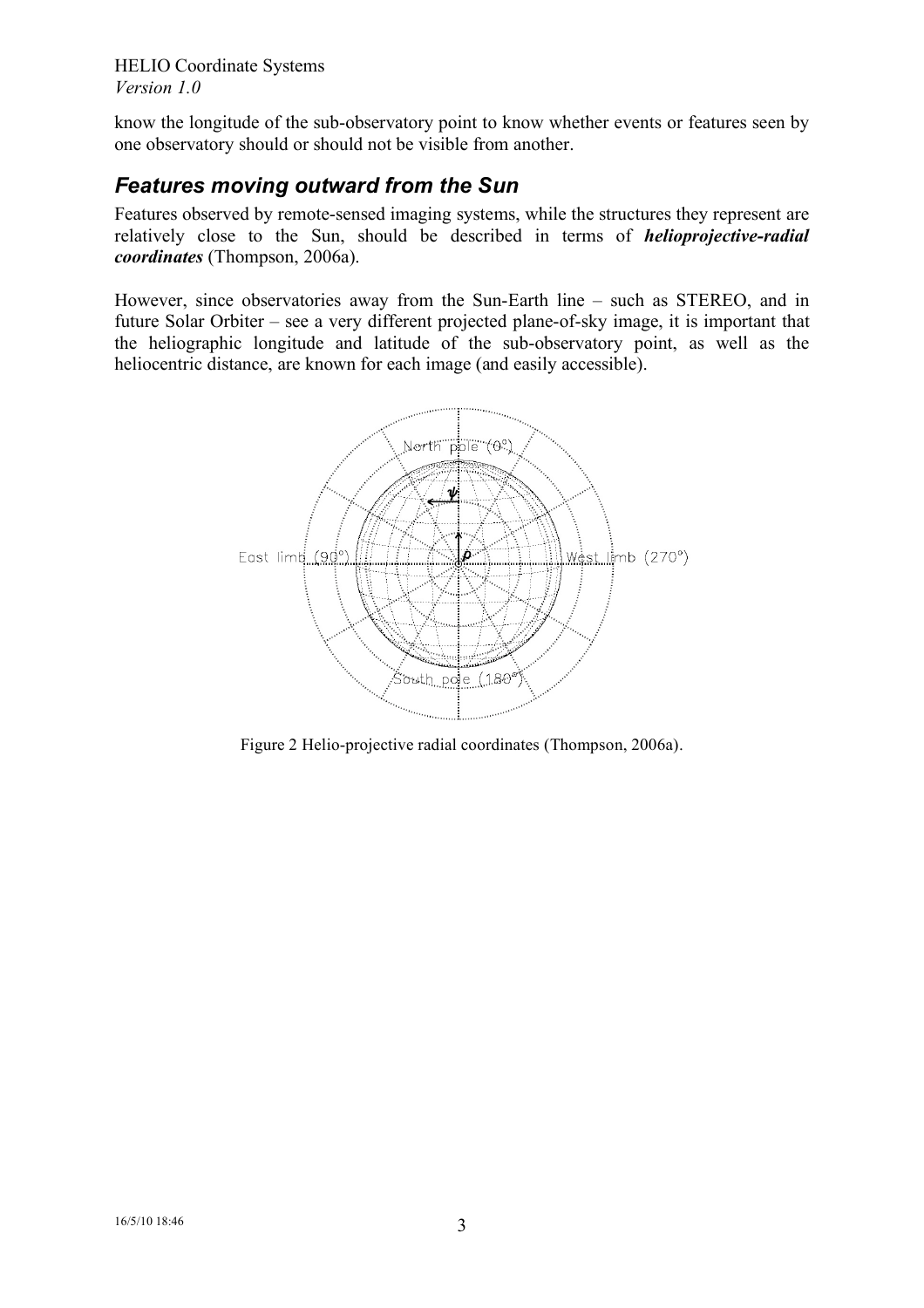## **Coordinates for the location of objects in the heliosphere**

There seem to be two options for coordinate systems:

- *Heliocentric Inertial* (HCI) system
- *Heliocentric Aries Ecliptic* (HAE) system



≠ Earth Spin Vector

Figure 3 Inertial Heliographic (IHG) coordinates defined by Burlaga (1984); Heliocentric Inertial (HCI) coordinates are defined in the same way but based on an epoch of J2000. The plane of the Heliocentric Aries Ecliptic (HAE) system is shown; the first point in Aries in on/around March 21.

The basic difference between these is which plane is defined:

- The HCI system (previously called the HGI or IHG; Burlaga, 1984) defines everything with respect to the plane with solar equator; the reference longitude is the ascending node for epoch J2000.
- The HAE system defines everything with respect to the Ecliptic; the reference longitude is the first point in Aries.

*The question is whether it is appropriate to choose the plane of the Earth's orbit around the Sun as a reference for the whole Solar System or whether we should use the rotation axis of the Sun as the reference frame.* Burlaga argues that the Sun is the source of interplanetary plasma and magnetic fields and it is natural to put the origin of the coordinate system at the centre of the Sun; also, the sense of rotation of the Sun gives a natural rotation axis

For HELIO, we should probably also use the HCI system to describe the location of planetary and other bodies, and for heliospheric spacecraft<sup>5</sup>.

<sup>&</sup>lt;sup>5</sup> Including spacecraft following a trajectory and planetary missions during their cruise phase.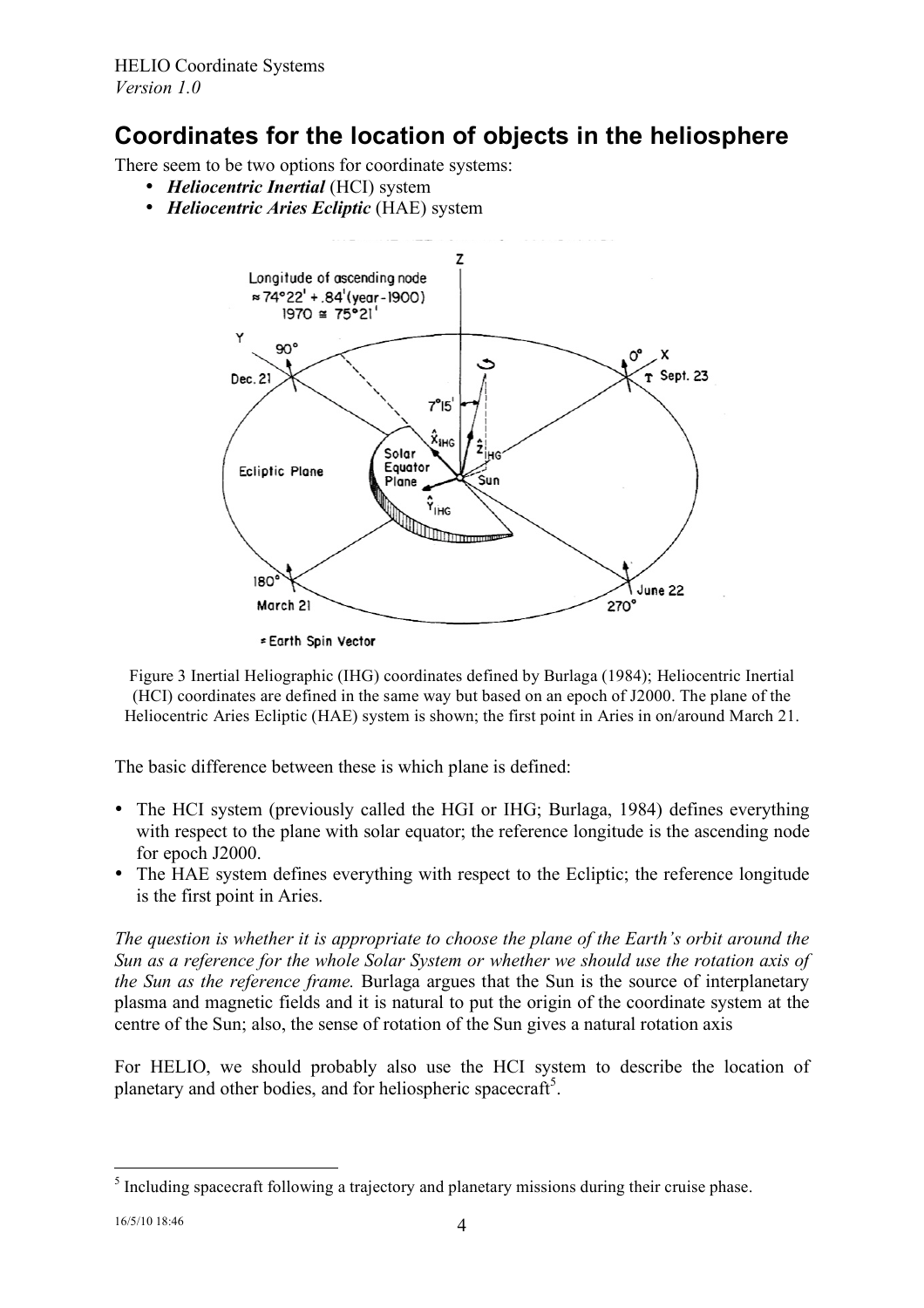# **In-situ observations of the local environment**

It is common to choose an axis system for *in-situ* observations that depends on the position of the spacecraft; the *Heliocentric Radial-Tangent-Normal* System (HGRTN/RTN<sup>6</sup>) is used to define the velocity and field direction of the plasma environment that the spacecraft finds itself in. The HGRTN system is used by the Ulysses mission (Franz and Harper, 2002) and by the STEREO mission (Thompson, 2006b).

We also need to understand where the spacecraft is located in the bigger picture:

## *Within the heliosphere*

Use the Heliocentric Inertial (HCI) system described above.

## *Far region of a planetary environment*

In the far regions the environment is dominated by the solar wind, e.g. the bow shock, magneto-tail and perhaps magnetopause.

A critical issue to consider is aberration – that the bow shock of a planet is rotated in the plane of the planet's orbit by angle  $V_{\text{planet}}/V_{\text{solar wind}}$ , where  $V_{\text{planet}}$  is the velocity of the planet in its orbit and  $V_{solar wind}$  is the solar wind speed. The sense of rotation is such the bow shock lags its un-rotated location on the anti-sunward side of the planet. This is the  $+Y$  direction for a planetocentric solar ecliptic system (X to sun, and Z perpendicular to the planet's orbit, positive north) such as GSE at the Earth. Strictly speaking  $V_{\text{planet}}$  should be the component perpendicular to the solar wind. For the Earth under normal solar wind conditions ( $v \sim 400$ )  $km s<sup>-1</sup>$ ) the angle of aberration is 4 degrees, which is highly significant for determining magnetopause and bow shock locations.

Given this aberration, far aspects at the Earth should be handled using the Geocentric Solar Wind coordinates  $(GSW^7)$  first defined Hones et al. (1986) – see Figure 4.

## *Near region of a planetary environment*

In the near region, the environment is dominated by the properties of the planet, most importantly its magnetic field. In this region we need coordinate systems linked closely to the planet.

Looking at the near aspects, one needs to consider at least three systems: (a) one linked to the planet's global magnetic field if it has one, (b) one linked to the solar time on the planet, and (c) one fixed relative to the solid surface of the planet (if it has one). These would allow examination of phenomena linked respectively to the magnetic field, to solar illumination and to surface/sub-surface features such as topography and magnetic anomalies.

The latter pair is fairly straightforward: (c) requires a standard latitude/longitude system tied to the rotation axis and you just need to distinguish between geocentric and geodetic

 $6$  Note: The HGRTN system is basically the same as the heliocentric-Cartesian coordinate system, except for differences in nomenclature

<sup>7</sup> Support for Geocentric Solar Ecliptic (GSE) and Geocentric Solar Magnetospheric (GSM) coordinates should also be included because: (a) they are intermediate steps in the calculation of GSW; (b) they are useful for import and export from databases.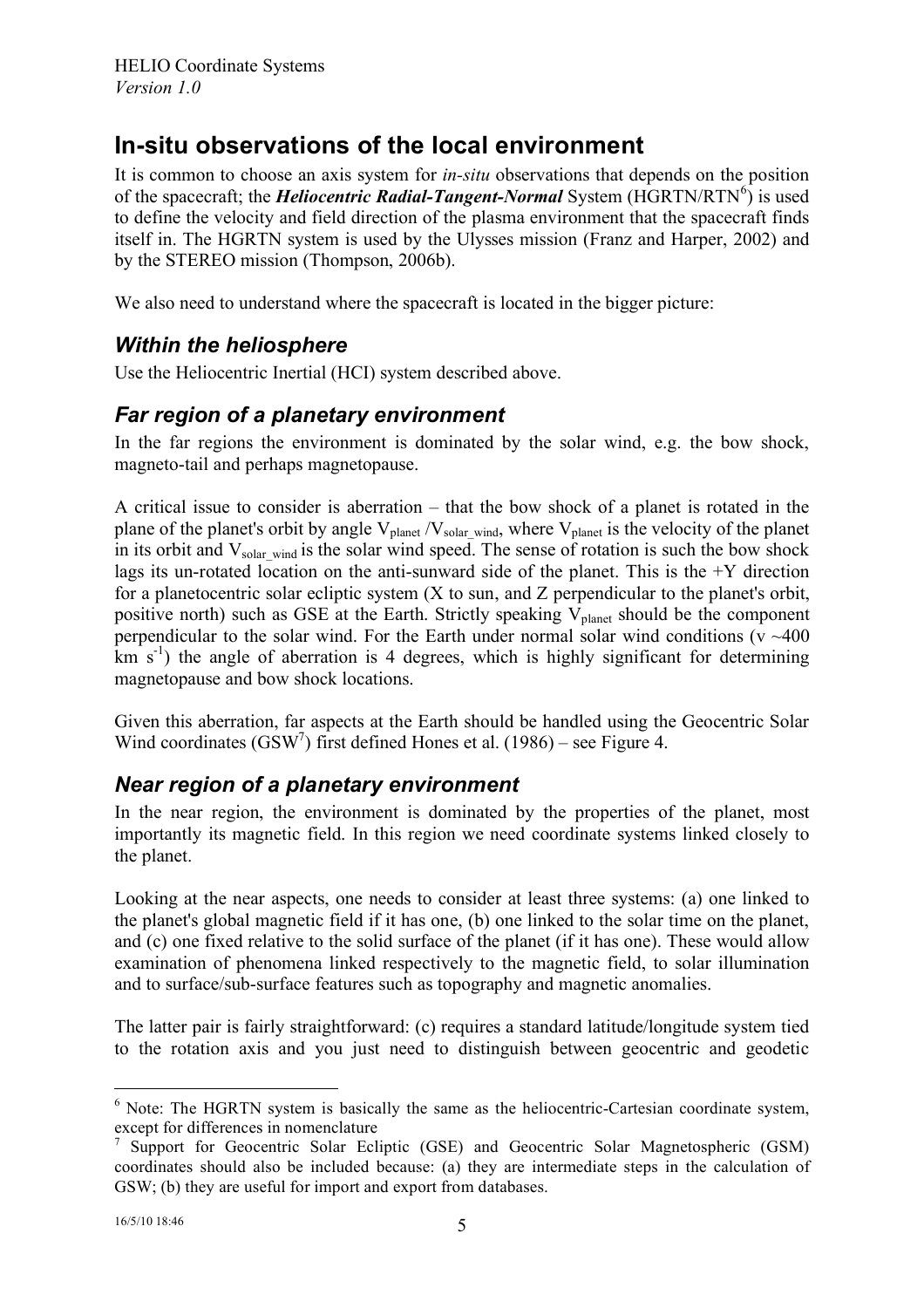HELIO Coordinate Systems *Version 1.0*

systems; (b) would use the same latitude system but convert longitude to local solar time. However, (a) is more difficult unless you really have dipole magnetic field (so you can define latitude and local magnetic time based on the axis of that dipole). A solution for Earth takes us into non-Cartesian systems such as corrected geomagnetic latitude and the McIlwain L parameter.



Figure 4 Geocentric Solar Wind (GSW) coordinates (Bhavnani & Vancour, 1991)

### *Naming convention for planetary coordinate systems*

Many of the planetary coordinate systems are defined in the same fashion as those for the Earth, but different names have been used in the literature. Currently, Franz and Harper (2002) is the reference most commonly used for the coordinate system definitions and they are adapted to each planet.

The preferred naming convention for each planetary coordinate system is to replace the "G" in the Geographic coordinate system names with a letter corresponding to the planet. The letter map is:

| Sun     | н  | Jupiter |  |
|---------|----|---------|--|
| Mercury | M  | Saturn  |  |
| Venus   | V? | Uranus  |  |
| Earth   | (ì | Neptune |  |
| Mars    |    |         |  |

and to replace the "E" for Ecliptic with "O" for orbital since the ecliptic is uniquely defined by the Earth.

So, Geocentric Solar Ecliptic (GSE) at the Earth becomes Jovian-centric Solar Orbital (JSO) at Jupiter. Likewise, GSM becomes JSM.